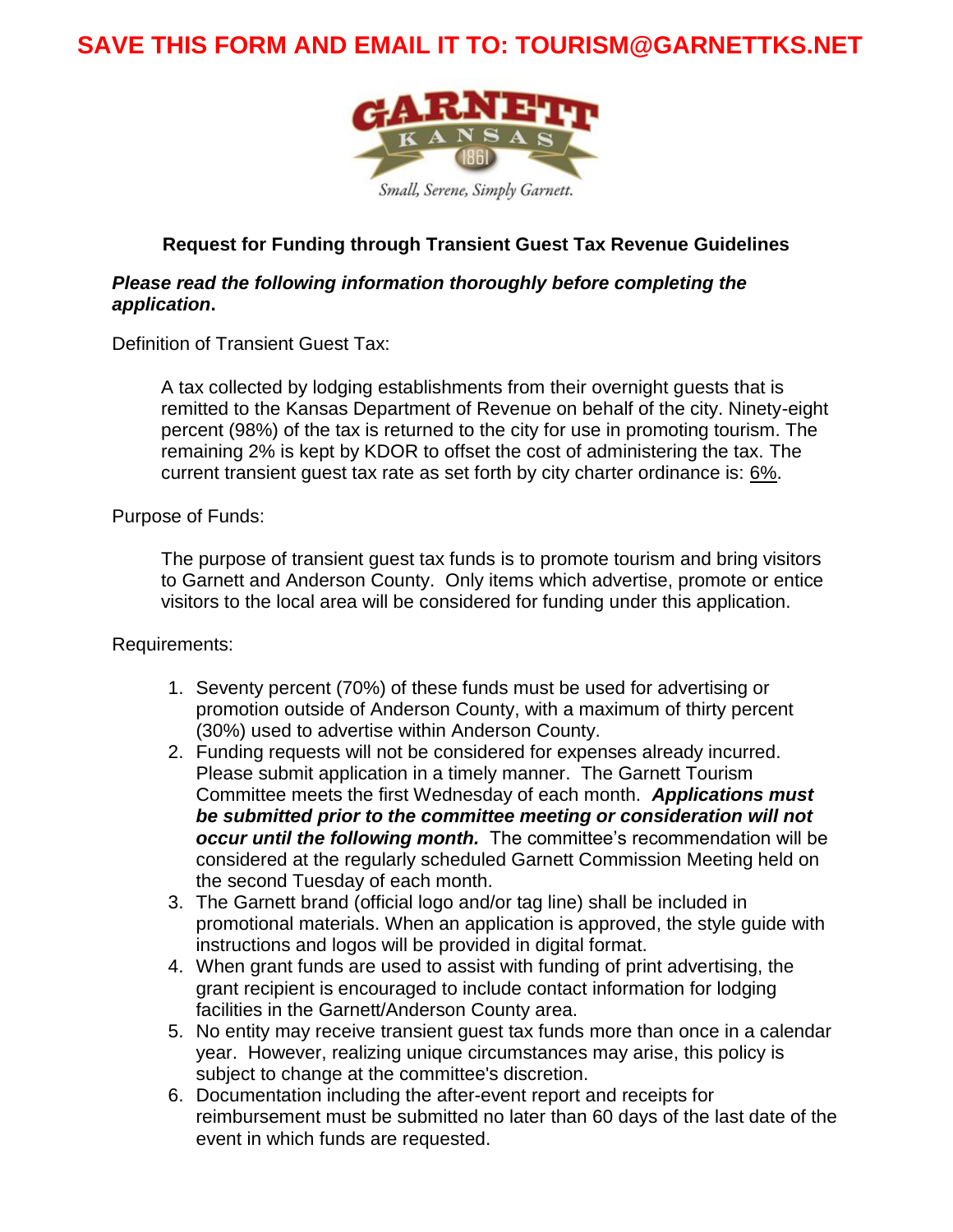If approved, the following documentation is required:

- 1. A copy of supporting documents (bills or cancelled checks) must be turned into Garnett City Hall for reimbursement and a check for the amount requested will be issued. PLEASE NOTE: Reimbursement is for approved expenses outlined in this application. No deviation from submitted application will be funded.
- 2. At least one copy of print advertising must be submitted properly displaying the Garnett brand (logo).
- 3. Following the event or project, applicant must fill out and return the "Transient Guest Tax Application Report Form" that is attached to this application, along with any additional information summarizing how these funds helped your event, the impact your event had (or has) on the community (be specific), and if there was an increase in attendance from prior year, etc. Please note that choosing not to submit this information can affect future funding requests.

## Exceptions:

1. If an event is cancelled, the transient guest tax fund will reimburse those expenses previously approved in the TGT application as though the event had occurred.

Questions? Please contact Garnett City Hall, (785) 448-5496.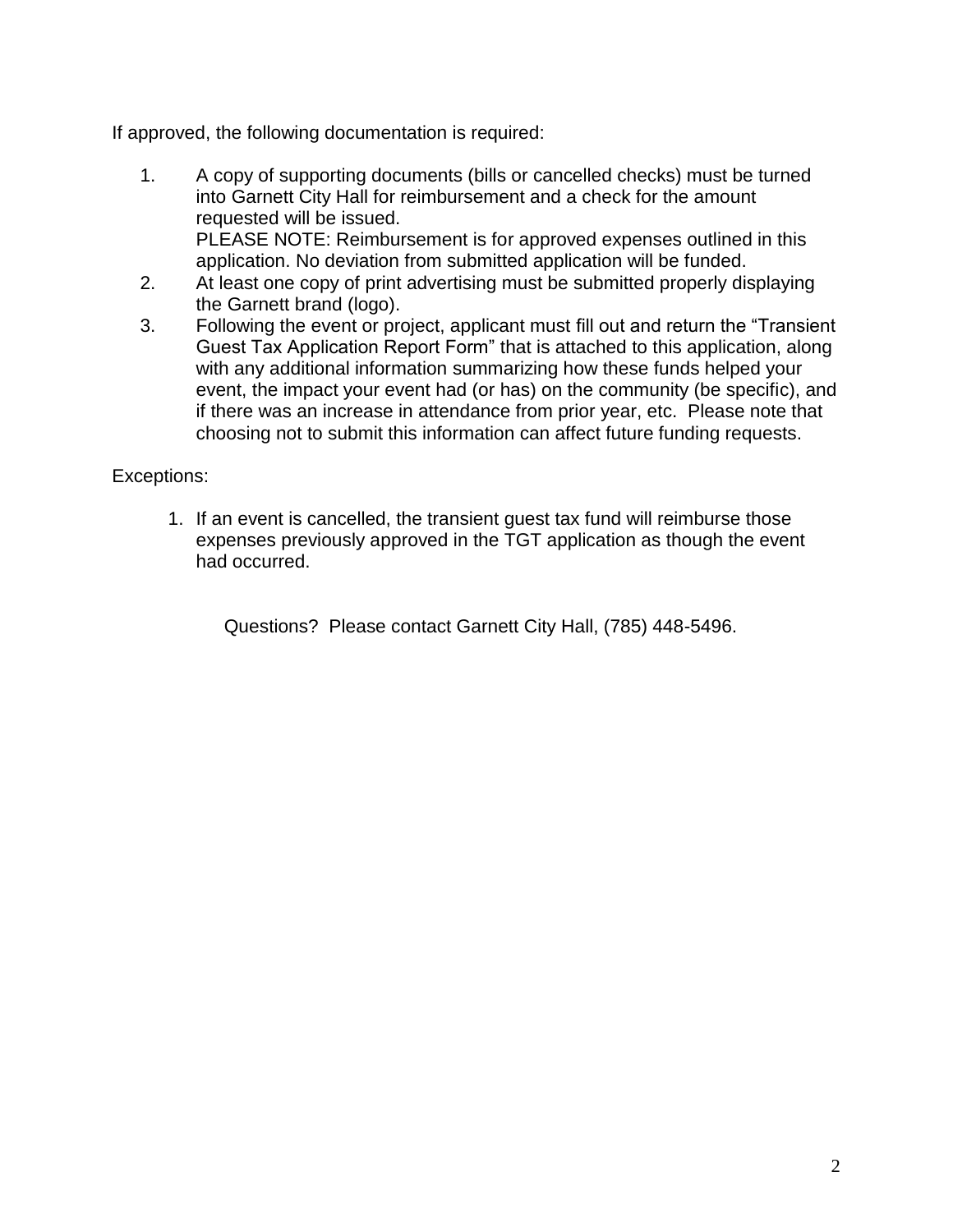

| -Official Use-         |  |
|------------------------|--|
| Date Received          |  |
| Tourism Y/N            |  |
| City Com Y/N           |  |
| <b>Report Received</b> |  |
|                        |  |

# **Request Form / Application for Funding through Transient Guest Tax Revenue**

| Date of Application:                                                                                            |                                                                                                                       |
|-----------------------------------------------------------------------------------------------------------------|-----------------------------------------------------------------------------------------------------------------------|
| Name of Organization<br>making request:                                                                         |                                                                                                                       |
| Tax Number or EIN:                                                                                              |                                                                                                                       |
| Representative of Organization:<br>(Contact Person)                                                             | <u> 1989 - Johann Stoff, amerikansk politiker (d. 1989)</u>                                                           |
| Address:                                                                                                        |                                                                                                                       |
| City/State/Zip:                                                                                                 | <u> 1989 - Johann Barbara, martxa alemaniar arg</u>                                                                   |
| <b>Contact Person's Business Telephone:</b><br><b>Contact Person's Home Phone:</b><br>Fax #:<br>E-Mail Address: | <u> 1989 - Johann Barn, mars ann an t-Amhain an t-Amhain an t-Amhain an t-Amhain an t-Amhain an t-Amhain an t-Amh</u> |
| Name of Event or Project Description                                                                            |                                                                                                                       |
| Website and social media addresses:                                                                             |                                                                                                                       |
| <b>Funding Request:</b>                                                                                         | \$                                                                                                                    |
| Date of Event or Project:                                                                                       |                                                                                                                       |
| Anticipated attendance:                                                                                         |                                                                                                                       |
| Prior year (last year's) attendance:                                                                            |                                                                                                                       |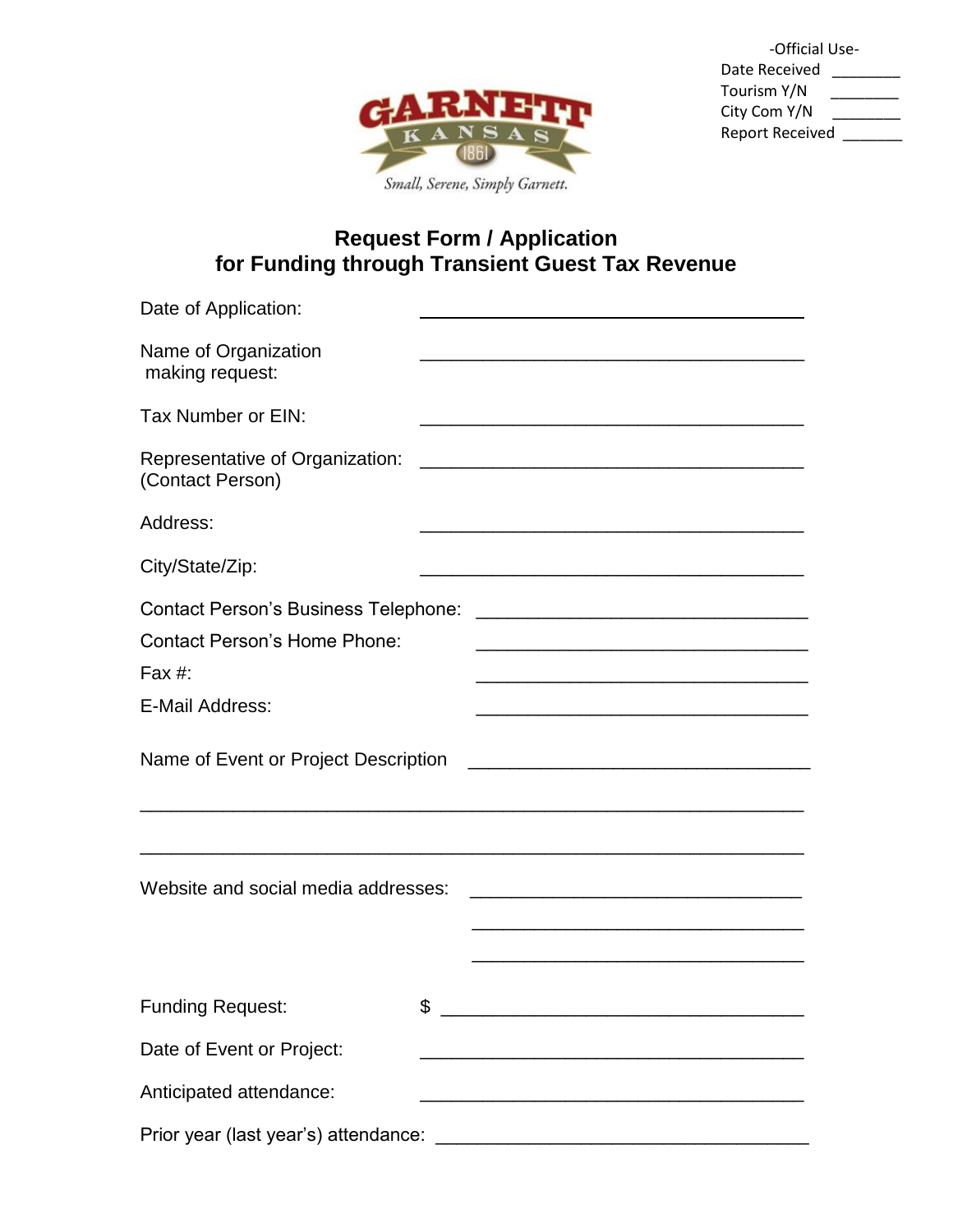Please explain how the requested funds will be used. Please list where purchase will be made, description of purchase and approximate cost. Seventy percent (70%) of total request should be for outside local area promotion, thirty percent (30%) can be local.

| Example:<br><b>Name</b><br><b>XYZ Newspaper</b><br>ABC Printing Co.<br><b>TOTAL:</b> | Description<br>2 column x 4-inch ad<br>Posters | Cost<br>\$60.00<br>\$100.00<br>\$160.00 |
|--------------------------------------------------------------------------------------|------------------------------------------------|-----------------------------------------|
| <b>Name</b>                                                                          | Description                                    | Cost                                    |
|                                                                                      |                                                |                                         |
|                                                                                      |                                                |                                         |
|                                                                                      |                                                |                                         |
|                                                                                      |                                                |                                         |
|                                                                                      |                                                |                                         |
|                                                                                      |                                                |                                         |
|                                                                                      |                                                |                                         |
|                                                                                      |                                                |                                         |
|                                                                                      |                                                |                                         |
|                                                                                      |                                                |                                         |
|                                                                                      |                                                |                                         |
|                                                                                      |                                                |                                         |
|                                                                                      |                                                |                                         |
|                                                                                      |                                                |                                         |
|                                                                                      |                                                | TOTAL:<br>$\frac{1}{2}$                 |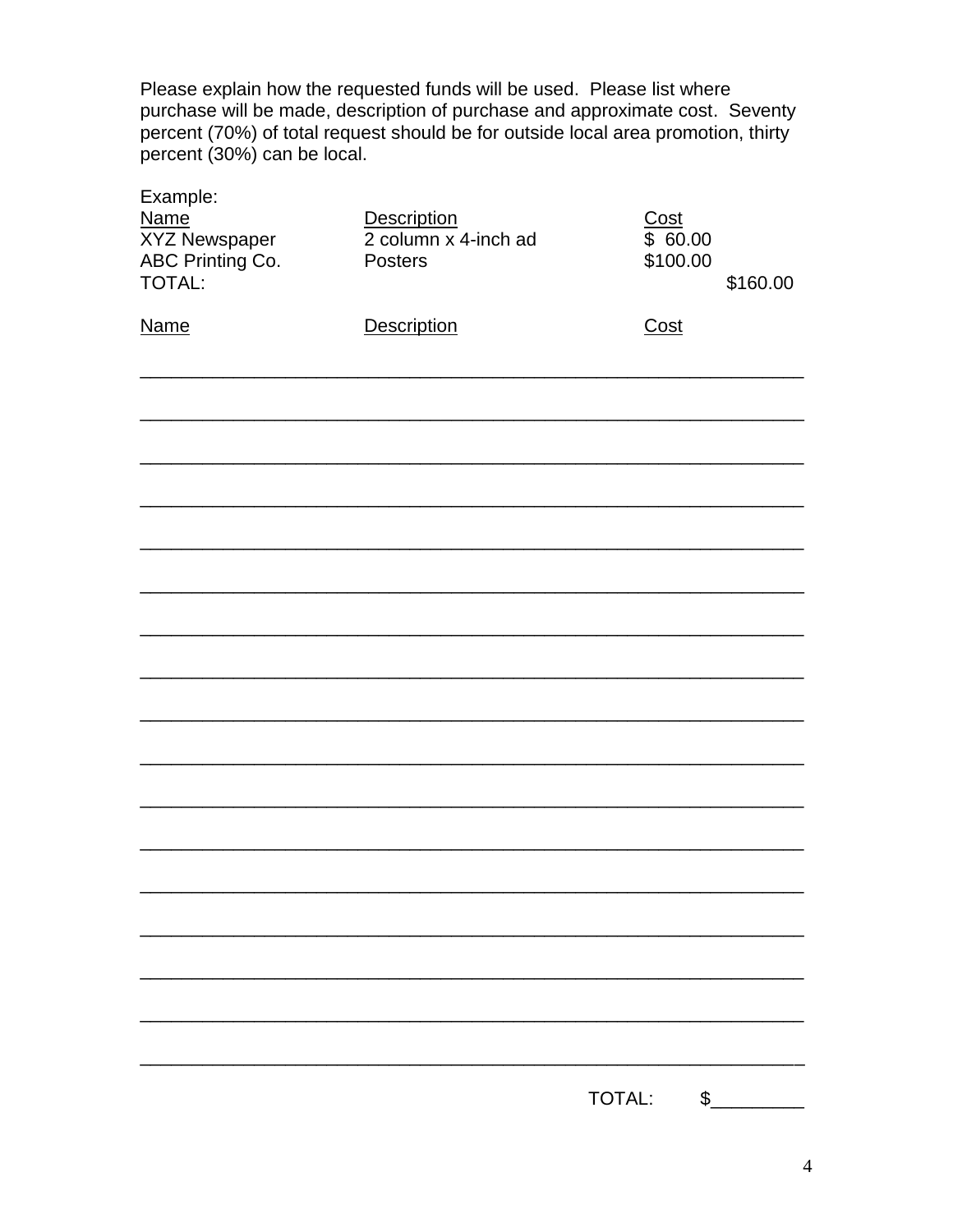Please tell us how this event or project will encourage tourism, benefit the local citizens and impact the community economically. Answer each question. Be specific.

\_\_\_\_\_\_\_\_\_\_\_\_\_\_\_\_\_\_\_\_\_\_\_\_\_\_\_\_\_\_\_\_\_\_\_\_\_\_\_\_\_\_\_\_\_\_\_\_\_\_\_\_\_\_\_\_\_\_\_\_\_\_\_\_

Is the event educational, entertaining for local citizens to enjoy?

|                                       | Will visitors to the event stay the night in local motels?             |  | Participants? - Spectators? Please estimate how many.                                                                             |
|---------------------------------------|------------------------------------------------------------------------|--|-----------------------------------------------------------------------------------------------------------------------------------|
|                                       | Will visitors to the event stay the night in local bed and breakfasts? |  | Participants? - Spectators? Please estimate how many.                                                                             |
|                                       |                                                                        |  | Will visitors to the event stay the night in RV or wilderness campsites?<br>Participants? - Spectators? Please estimate how many. |
| Will people eat in local restaurants? |                                                                        |  |                                                                                                                                   |
|                                       | Shop in local stores?                                                  |  |                                                                                                                                   |

Buy gas and use other business resources? If yes, explain:

Other benefits and impact to the community:

Have you applied to other sources for funding for this purpose, and if so, please explain (grants, requests to governmental entities, solicit sponsorships for your event or project, receive tax monies in any form?):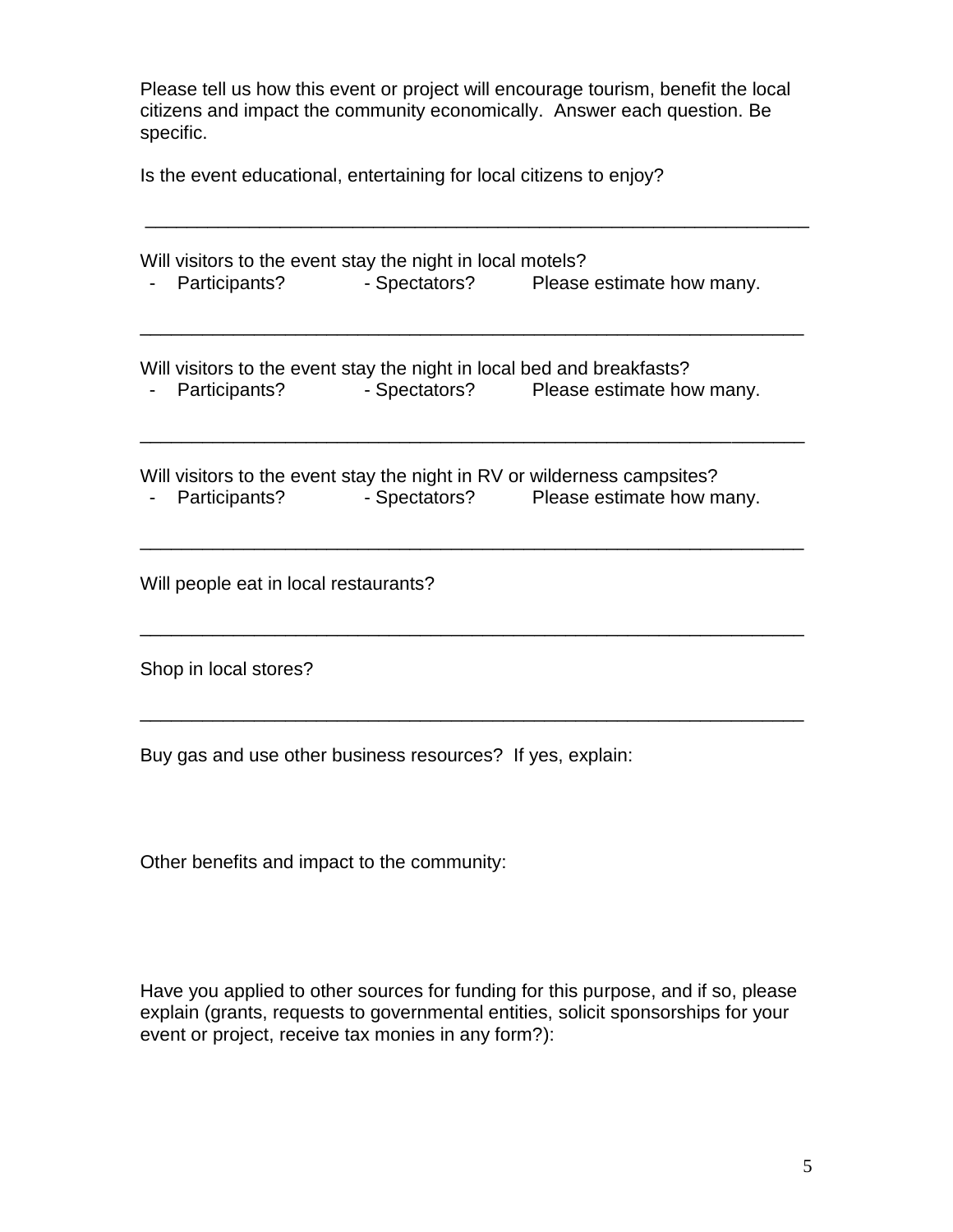You must have a marketing plan with goals to achieve. What is your marketing plan and how do you plan to gauge the effectiveness or success of your marketing plan? Please explain your marketing plan:

How many people do you hope to reach when implementing your marketing plan as outlined in this request?

How many people will potentially hear, read or otherwise learn about your event or project?

\_\_\_\_\_\_\_\_\_\_\_\_\_\_\_\_\_\_\_\_\_\_\_\_\_\_\_\_\_\_\_\_\_\_\_\_\_\_\_\_\_\_\_\_\_\_\_\_\_\_\_\_\_\_\_\_\_\_\_\_\_\_\_\_

\_\_\_\_\_\_\_\_\_\_\_\_\_\_\_\_\_\_\_\_\_\_\_\_\_\_\_\_\_\_\_\_\_\_\_\_\_\_\_\_\_\_\_\_\_\_\_\_\_\_\_\_\_\_\_\_\_\_\_\_\_\_\_\_

How many people, or by what percent do you hope to increase attendance?

Have you been awarded transient guest tax money in the past?

Yes \_\_\_ No \_\_\_ If Yes, what years: \_\_\_\_\_\_\_\_\_\_\_\_\_\_\_\_\_\_\_\_\_\_\_\_\_\_\_

If you have received transient guest tax money in prior years, please explain why it is important that your event receive funding again (Unique or different circumstances from prior years): (You may attach separate sheet)

Upon completion of this Request / Application Form, please return to Garnett City Hall, 131 West 5<sup>th</sup> Avenue, PO Box H, Garnett, KS 66032.

This request will be reviewed by the Garnett Tourism Advisory Committee at their next regular monthly meeting. The committee will vote on a recommendation to either approve or deny this request and that decision will be forwarded to the Garnett City Commission. The Garnett City Commission will then consider the committee's recommendation and ultimately approve or deny the request.

Thank you for making application to this program and for your efforts to bring visitors to our community.

Sincerely,

The Garnett Tourism Committee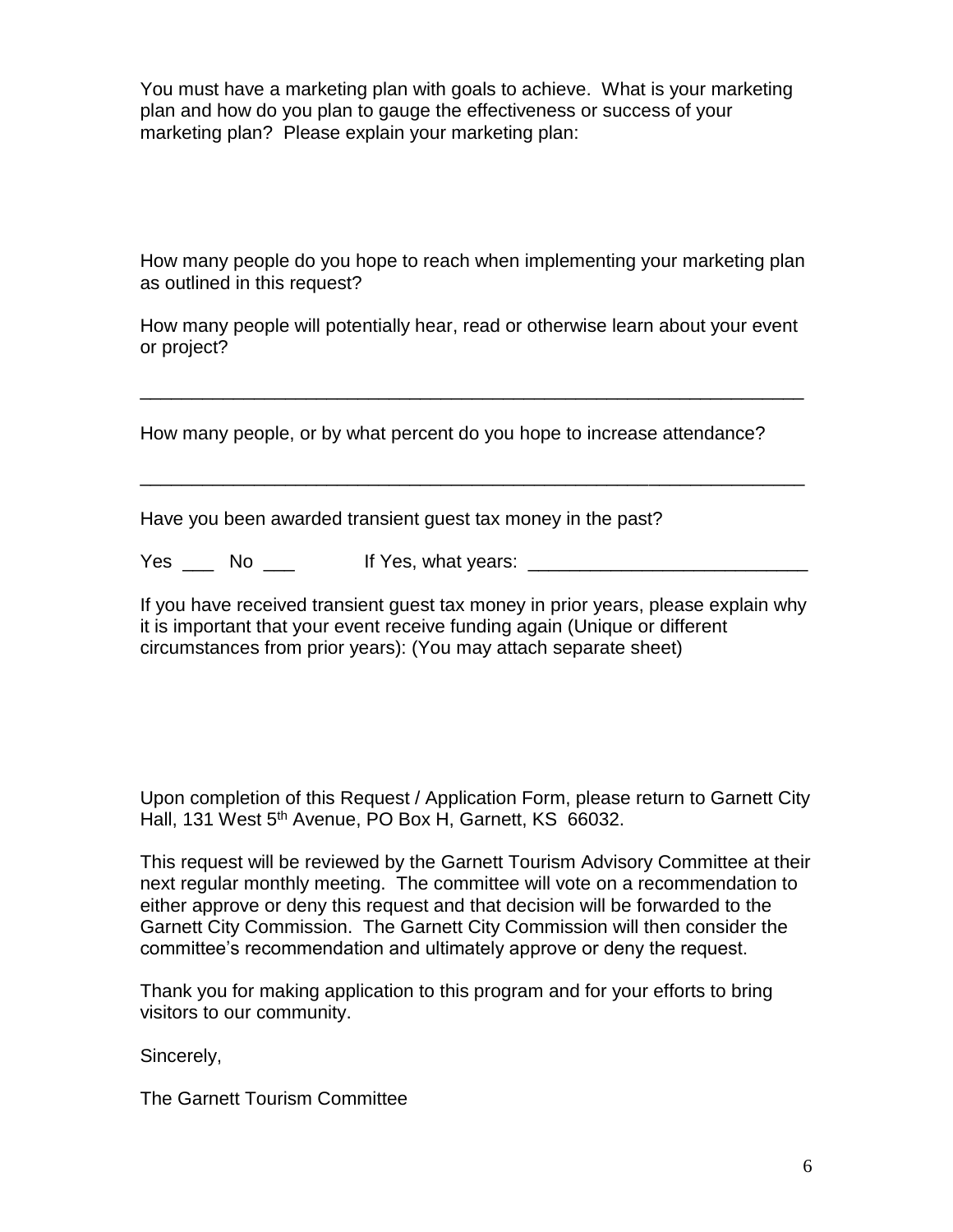

#### **Transient Guest Tax Application Report Form** *This AFTER EVENT REPORT is required to be submitted following the event.*

Please submit this completed report along with supporting documents (bills or cancelled checks, copy of print advertising) to Garnett City Hall for reimbursement of the approved amount requested. A check will be issued for approval and the next regularly schedule city commission meeting.

| Name of Event or Project Description                |  |
|-----------------------------------------------------|--|
| Date of Event or Project:                           |  |
| Representative of Organization:<br>(Contact Person) |  |
| Address:                                            |  |
| City/State/Zip:                                     |  |
| <b>Contact Person's Business Telephone:</b>         |  |
| <b>Contact Person's Home Phone:</b>                 |  |
| Fax $#$ :                                           |  |
| E-Mail Address:                                     |  |

Please answer each of these questions as completely as possible.

- 1. Was there an increase in attendance attributable to these funds  $\sqrt{Y}$  YES  $\sqrt{Y}$  NO
- 2. What was the estimated attendance of your event: \_\_\_\_\_\_\_\_\_
	- A. How many were in-county residents?
	- B. How many were out-of-county visitors?
- 3. What was prior year estimated attendance: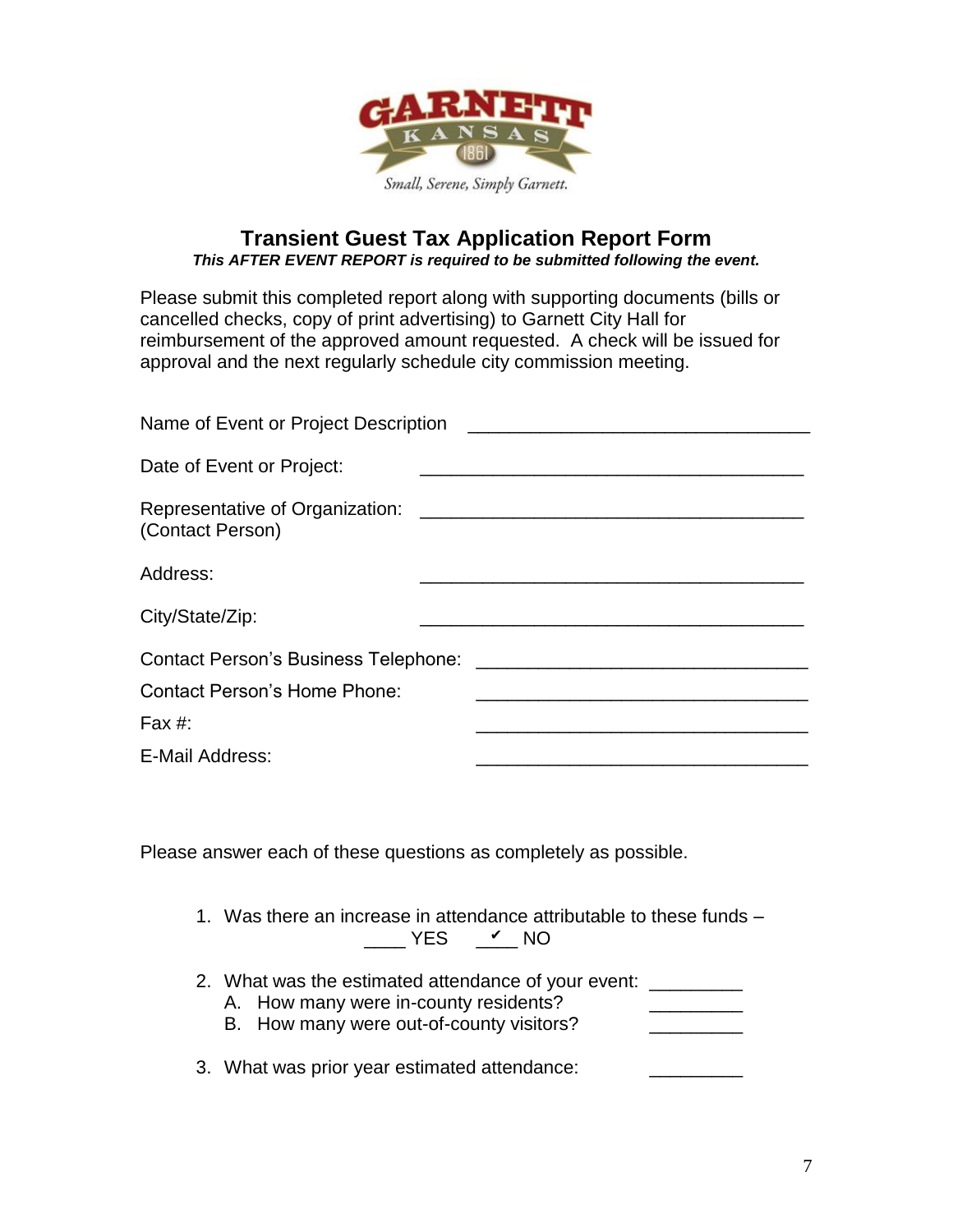4. How do you measure attendance (Ticket sales, facility capacity, count)?

5. Describe the overall impact your event had (or has) on the community. Answer each question. Be specific.

| Did visitors to the event stay the night in local motels?             | Participants? - Spectators? Please estimate how many.                                                                            |
|-----------------------------------------------------------------------|----------------------------------------------------------------------------------------------------------------------------------|
| Did visitors to the event stay the night in local bed and breakfasts? | Participants? - Spectators? Please estimate how many.                                                                            |
|                                                                       | Did visitors to the event stay the night in RV or wilderness campsites?<br>Participants? - Spectators? Please estimate how many. |
| Were people eating in local restaurants?                              |                                                                                                                                  |
| Shop in local stores?                                                 |                                                                                                                                  |

\_\_\_\_\_\_\_\_\_\_\_\_\_\_\_\_\_\_\_\_\_\_\_\_\_\_\_\_\_\_\_\_\_\_\_\_\_\_\_\_\_\_\_\_\_\_\_\_\_\_\_\_\_\_\_\_\_\_\_\_\_\_\_\_

Buy gas and use other business resources? If yes, explain: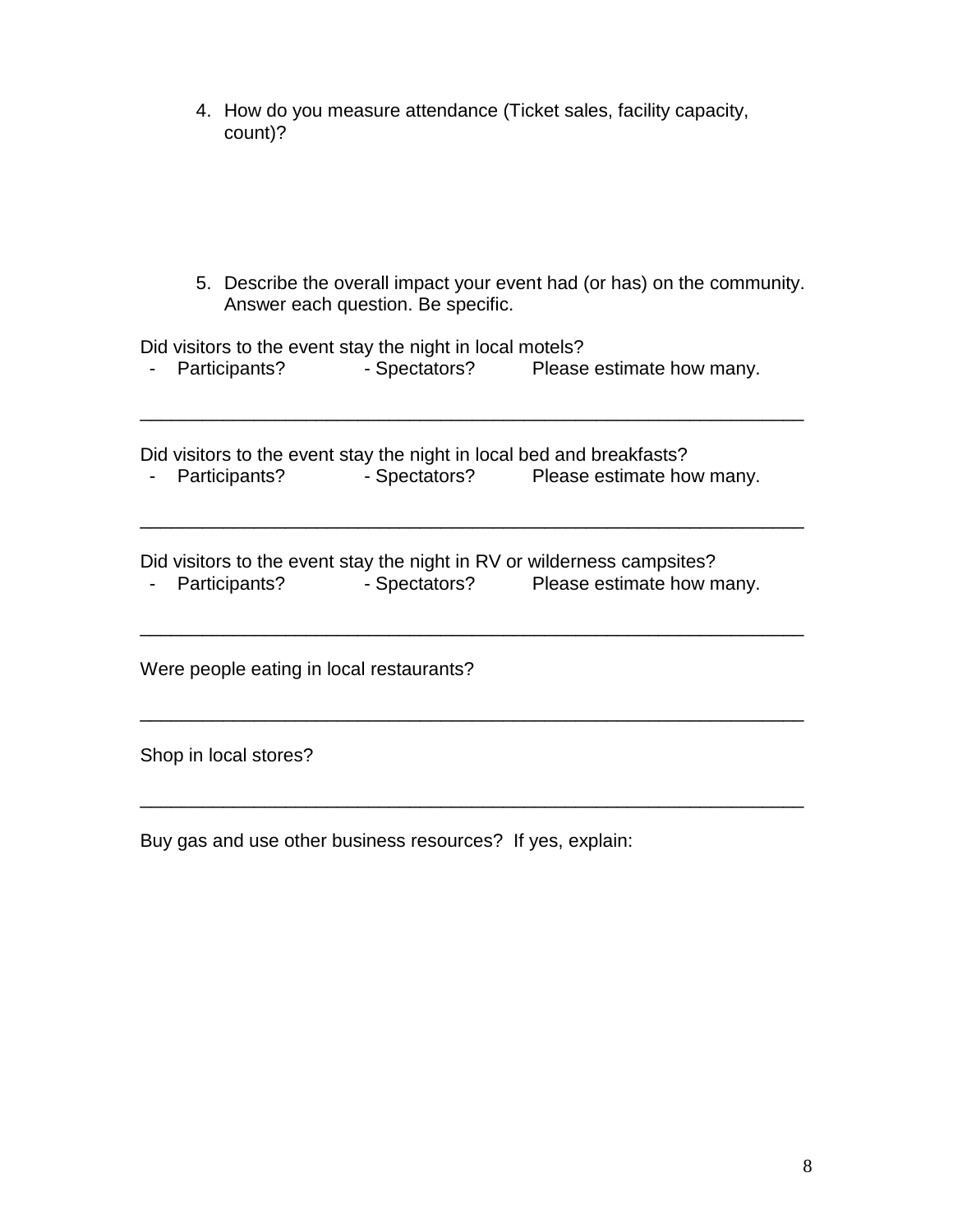Other benefits and impact to the community:

6. Were you satisfied with the results that were generated by these funds?



7. What would you do differently or change if you were to advertise or promote this event again?

8. Please provide any additional information or comments here:

- \_\_\_\_ Check here to verify that you are attaching at least one (1) copy of print advertising showing that the Garnett brand was correctly used per the style guide. (Required)
- Check here to verify that you are attaching at least one (1) copy of print advertising showing that contact information on local lodging facilities was included in your print advertising. (Not required, voluntary)